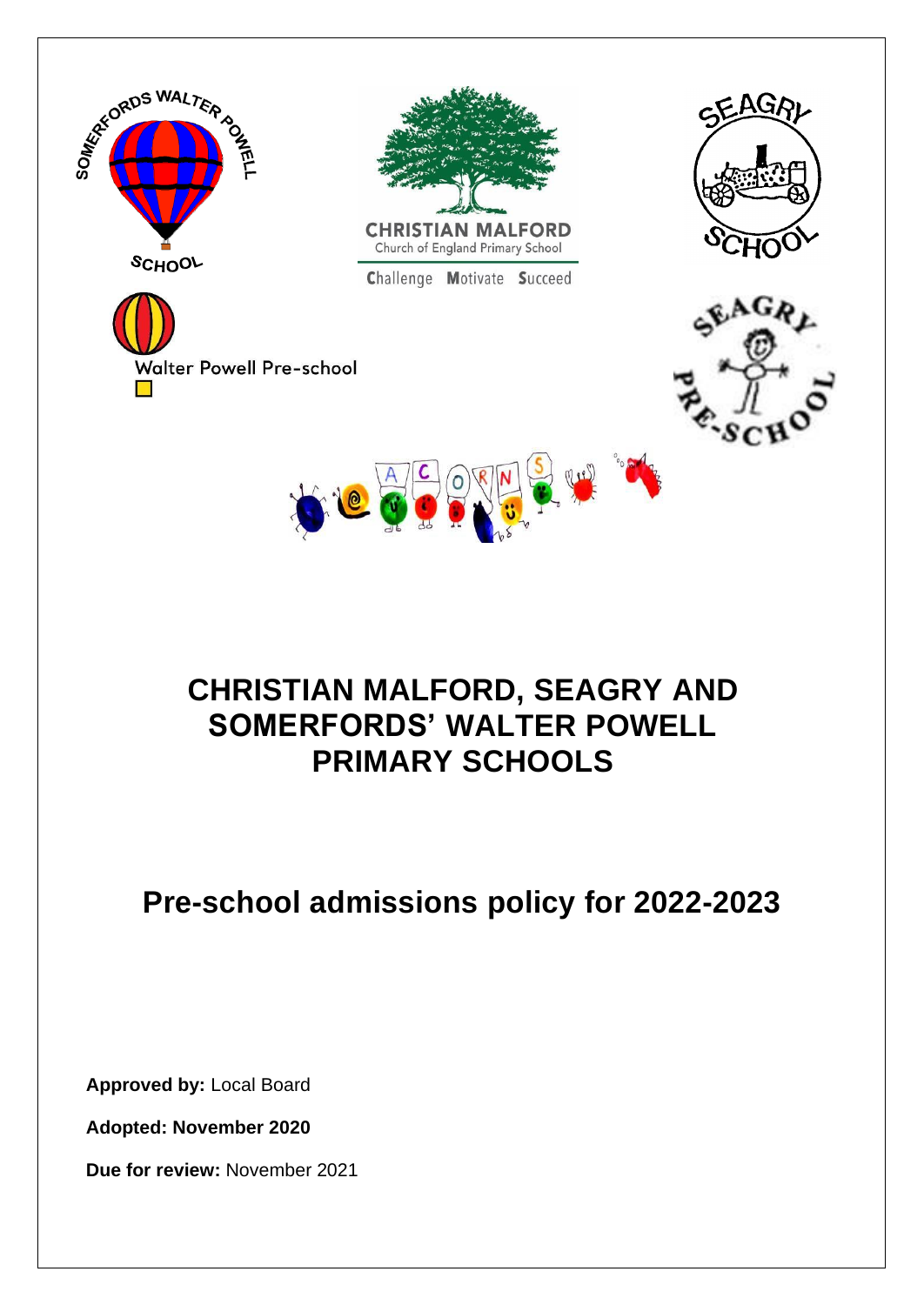### **1. Policy statement**

Although Diocese of Bristol Academies Trust ('DBAT') is the overarching admissions authority for its Academies, it is the delegated responsibility of each Academy to determine their own admission arrangements for pre-schools. Christian Malford, Seagry and Somerfords' Walter Powell Schools annually determine the admission arrangements for the pre-schools; carry out any consultation on substantive changes and publish the admission arrangements on their websites.

In accordance with requirements, we will consult local stakeholders when changes are made to the Admissions Policy for Pre-schools. If, following the annual review of the policy, no changes are proposed, no formal consultation will take place.

### **2. Pre-schools**

The pre-schools are as follows:

| Pre-school                        | Acorns           | Seagry           | <b>Walter Powell</b> |
|-----------------------------------|------------------|------------------|----------------------|
|                                   | Pre-school       | Pre-school       | Pre-school           |
|                                   |                  |                  |                      |
|                                   |                  |                  |                      |
| School                            | Christian        | Seagry           | Somerfords'          |
|                                   | Malford          |                  | <b>Walter Powell</b> |
|                                   |                  |                  |                      |
| Age range                         | $2 - 4$ years    | $2 - 4$ years    | $2 - 4$ years        |
| Days open                         | Monday - Friday  | Monday - Friday  | Monday - Friday      |
| <b>Hours offered</b>              | 8.30-3pm         | 9.00-3.15pm      | 8.45-3.00pm          |
| Places in each session            | 20 (with no      | 16 (with no      | 16 (with no more     |
|                                   | more than four   | more than four   | than four two year   |
|                                   | two year olds in | two year olds in | olds in each         |
|                                   | each session)    | each session)    | session)             |
|                                   |                  |                  |                      |
| Hourly rates $-3$ and 4 year olds | £4.20            | £4.20            | £4.20                |
| Hourly rates $-2$ year olds       | £4.50            | £4.50            | £4.50                |

### **3. Application process**

To apply for a place an application form must be completed and submitted to the pre-school lead. Applications are accepted through-out the year and forms are available by request from the pre-school lead. The pre-schools are committed to accepting all children who apply, if there are places available.

Once the application form has been reviewed the pre-school lead will contact the applicants within in two weeks during term time and confirm whether a place can be offered for the sessions requested and agree a start date.

A place at the pre-school does not guarantee a child a place at the school. Parents must follow the primary school application process to apply for a place at the school.

### **4. Oversubscription criteria**

Children who already attend the pre-school will be given the opportunity to pre-book increases in hours for the remainder of the time their child attends the pre-school. This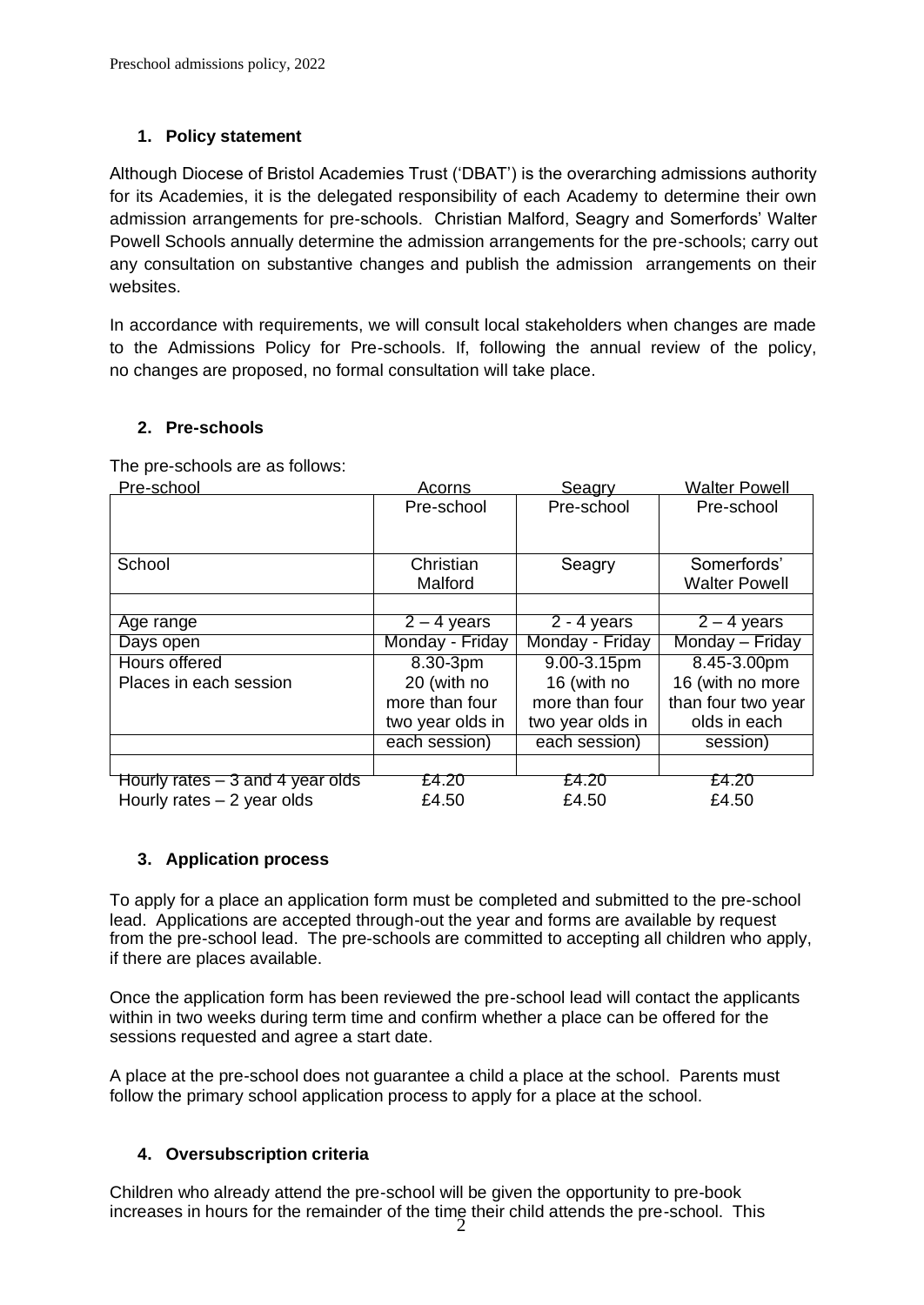process will reserve the hours for them and will be taken into account when offering places to children who are not already registered with the pre-school

If there are more applications than places available places will be allocated to children in the order the completed application forms were handed to the pre-school manager.

If a child has not attended pre-school for three consecutive weeks without giving the preschool manager notice of their absence and return date the pre-school manager will use their discretion to offer the place to a child on the waiting list.

If the pre-school has places in sessions that have not originally been applied for on the application form these will be offered to any children who did not originally get offered a place. If the parent does not accept this offer the child will be added to the waiting list.

### **5. Waiting Lists**

Pre-school managers will maintain a waiting list. Children will be listed in the order their application forms were received and places offered to children as they become available. Parents can ask where their child is on the waiting list.

### **6. Appeal process**

As pre-school provision is non-statutory, the school's decision is final and there is no formal right for appeal. However, if concerns are raised about the allocation of pre-school places parents should contact the Local Board via the school office and these concerns will be considered. If the Local Board agree that a child should have been offered a place then the child will be offered the next available place.

### **7. Monitoring and review**

The Local Board will monitor and review this policy every year. This policy was approved by the Joint Local Board on 23rd November 2020 and will be reviewed in November 2021.

R. Kennedy

Signed:

Chair of Joint Local Board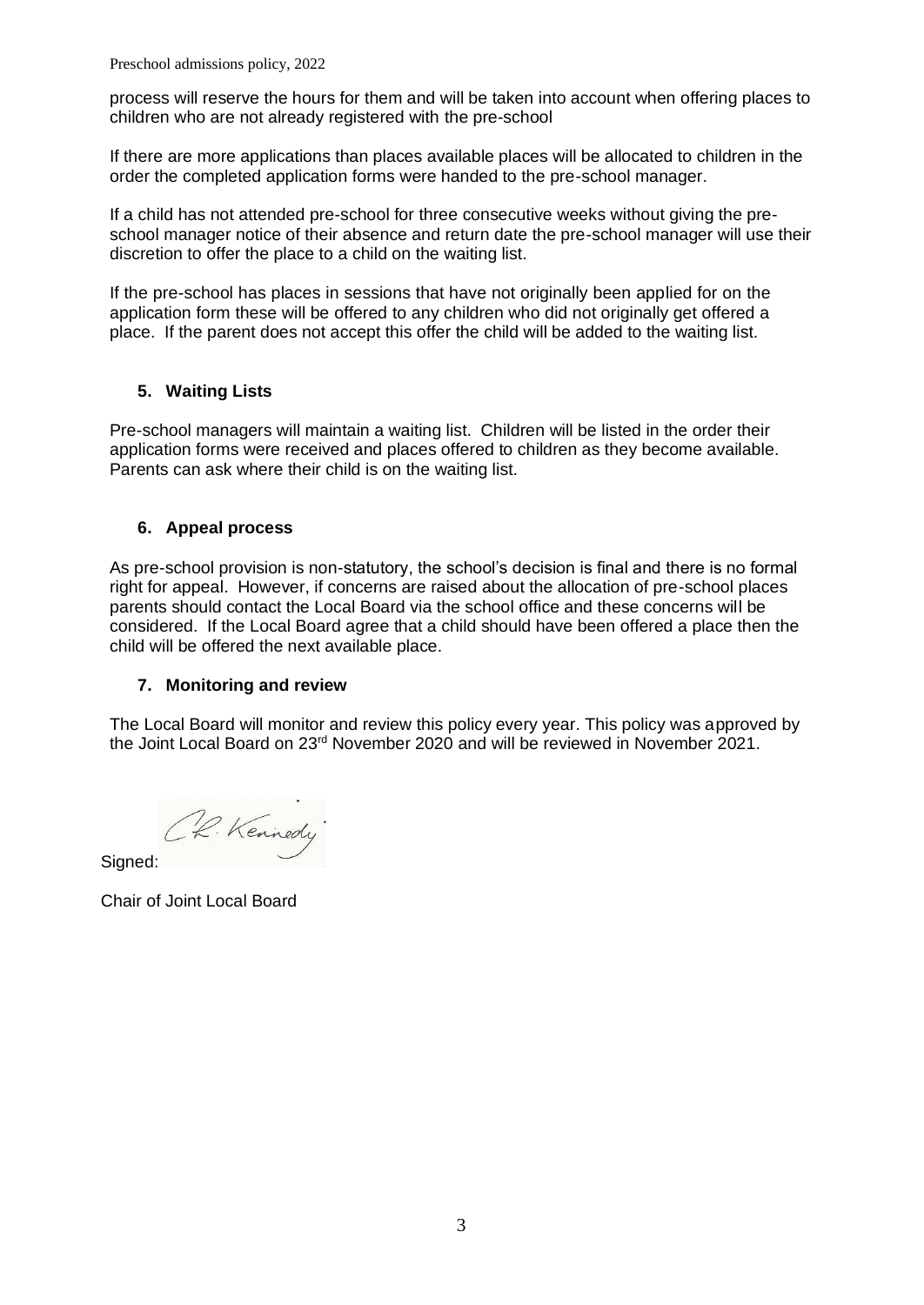# **[ ] Pre-school**

## **Application & Medical Details Form**

I have read the [ ] Pre-school Information Pack and wish to apply for a place for my child at [ ] Preschool. I understand that:

- o My child will be assessed against the seven desirable learning outcomes as required by OFSTED
- $\circ$  On occasions a student may help at ........ Pre-school on work experience for a relevant course
- $\circ$  Some of the information recorded on this form will be used to compile statistics on the schools careers and experiences of pupils from different ethnic backgrounds. The information will be passed on to the Local Authority and the Department for Education (DfE) to contribute to local and national statistics, and to help ensure that all pupils have the opportunity to fulfil their potential.
- $\circ$  I will be invoiced six times a year and payment will be made via Parentmail+pay or childcare voucher schemes.
- $\circ$  If I choose to pay by cash, then I will be invoiced weekly and payment must be made weekly
- $\circ$  If payment is not made then the "no-pay, no-stay policy" will be implemented
- $\circ$  If you decide to remove your child from pre-school then six weeks' notice is required or a full terms fees will be charged
- $\circ$  If your child is absent from pre-school for three consecutive weeks without notifying the pre-school, they may be removed from the register

The above statement reflects some of the issues we have had over the past couple of years.

Signature ………………………………… Print name ………………………………. Date ……………..

| Surname of child | First names (underline name generally | Boy or Girl    |
|------------------|---------------------------------------|----------------|
|                  | used)                                 |                |
|                  |                                       |                |
|                  |                                       |                |
| Date of birth    | Proposed term and year of entry       | Nationality    |
|                  |                                       |                |
| Child's Religion | Country of birth                      | First language |
|                  |                                       |                |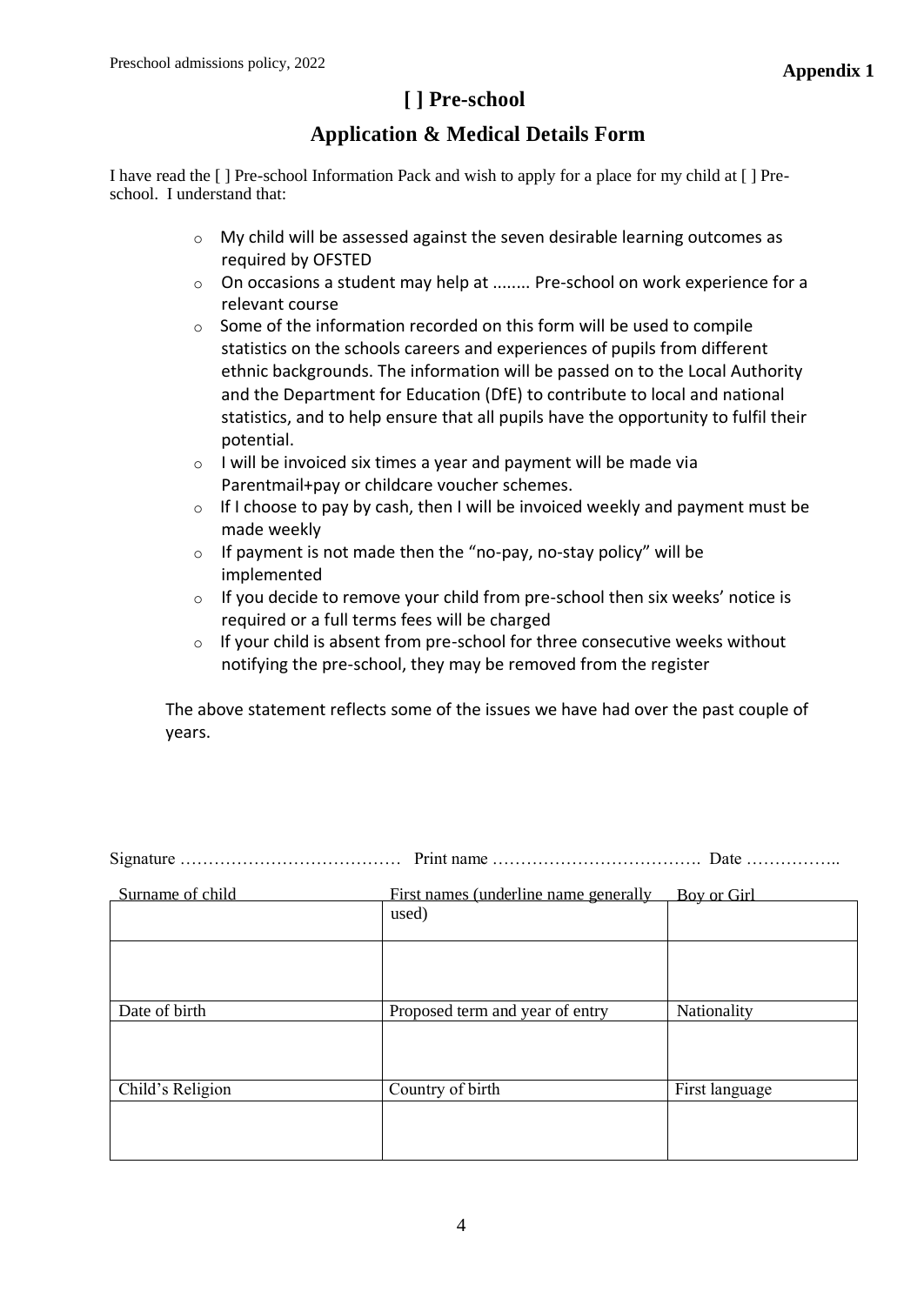### Please underline the name of each adult who has parental responsibility.

|                    | Mother/Guardian | Father / Guardian | Carer |
|--------------------|-----------------|-------------------|-------|
| Full name & title: |                 |                   |       |
|                    |                 |                   |       |
| Address:           |                 |                   |       |
| Home tel no:       |                 |                   |       |
| Work tel no:       |                 |                   |       |
|                    |                 |                   |       |
| Mobile tel no:     |                 |                   |       |
| Email address      |                 |                   |       |
| Service Personnel  | YES/NO          | YES/NO            |       |
| (Please circle)    |                 |                   |       |

### **Hours required – Sessions and hours are different for each pre-school. Confirm with pre-school manager**

Please tick the hours you would like your child to attend.

| Hours                              | Monday | <b>Tuesday</b> | Wednesday | Thursday | Friday |
|------------------------------------|--------|----------------|-----------|----------|--------|
|                                    |        |                |           |          |        |
| Early Morning<br>$8.30$ am $-9$ am |        |                |           |          |        |
| Morning<br>$9am - 12n$ oon         |        |                |           |          |        |
| Lunch<br>$12$ noon $-1$ pm         |        |                |           |          |        |
| Afternoon<br>$12$ noon $-3$ pm     |        |                |           |          |        |

# **Induction morning**

We like to invite all new children for an induction, please tick your preferred day(s):

| Mondav                | Tuesdav                                                                                                        | Wednesdav | Thursdav | Friday |  |
|-----------------------|----------------------------------------------------------------------------------------------------------------|-----------|----------|--------|--|
|                       |                                                                                                                |           |          |        |  |
|                       |                                                                                                                |           |          |        |  |
|                       | Is there any person who may regularly deliver or collect<br>your child, or who we may contact in an emergency? |           | Name:    |        |  |
|                       |                                                                                                                |           | Tel No:  |        |  |
| not be handed over?   | Is there any specific person to whom your child should                                                         |           |          |        |  |
|                       |                                                                                                                |           |          |        |  |
|                       |                                                                                                                |           |          |        |  |
| Your doctors details: |                                                                                                                |           | Name:    |        |  |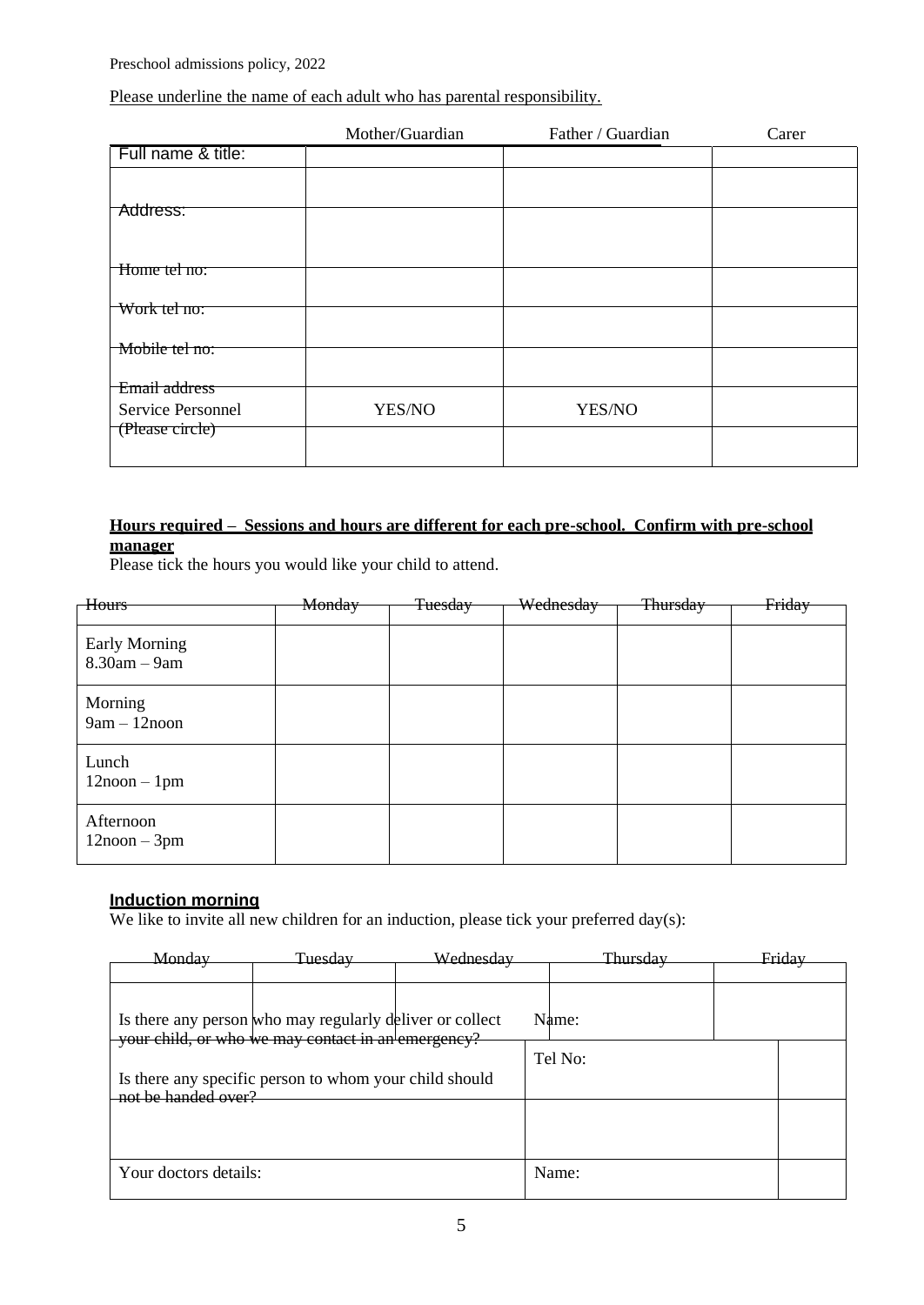|                                                                                                                                                                                                | Address:           |  |
|------------------------------------------------------------------------------------------------------------------------------------------------------------------------------------------------|--------------------|--|
|                                                                                                                                                                                                |                    |  |
|                                                                                                                                                                                                | Tel No:            |  |
| Your Health Visitor's details:                                                                                                                                                                 | Name:              |  |
|                                                                                                                                                                                                | Tel No:            |  |
|                                                                                                                                                                                                |                    |  |
| Your child will normally be given milk to drink mid-<br>morning. Please let us know is he/she is allergic to milk.                                                                             |                    |  |
| Does you child have any other allergies or severe reaction<br>to stings or bites? If so, please give details                                                                                   |                    |  |
| Has your child had any serious injuries or illnesses?                                                                                                                                          |                    |  |
| Does your child have any medical condition and are they<br>taking any medication for the conditions, eg asthma and<br>asthma inhaler?                                                          |                    |  |
| What immunisations has your child received?                                                                                                                                                    |                    |  |
| Please tick:<br>Diptheria, Whooping Cough, Tetanus                                                                                                                                             | $1() \t2() \t3()$  |  |
| Poliomyelitis                                                                                                                                                                                  | 1()                |  |
| <b>HIB</b>                                                                                                                                                                                     | 1()                |  |
| Measles, Mumps, Rubella (MMR)                                                                                                                                                                  | 1()                |  |
| Booster: DIP and Tetanus, Polio, MMR                                                                                                                                                           | $2() \t3()$<br>1() |  |
| Any other, please give details                                                                                                                                                                 |                    |  |
| Is you child fully potty trained?                                                                                                                                                              |                    |  |
| Does your child already attend a pre-school or other<br>establishment away from his/her primary carer?                                                                                         |                    |  |
| Does you child have a favourite TV character, toy or<br>hobby? (This may help pre-school staff to settle your<br>child in the first few visits)                                                |                    |  |
| Is there any other information which the pre-school<br>should know or which would help your child to get the<br>most from his/her time with us? (e.g. cultural, religious<br>or special needs) |                    |  |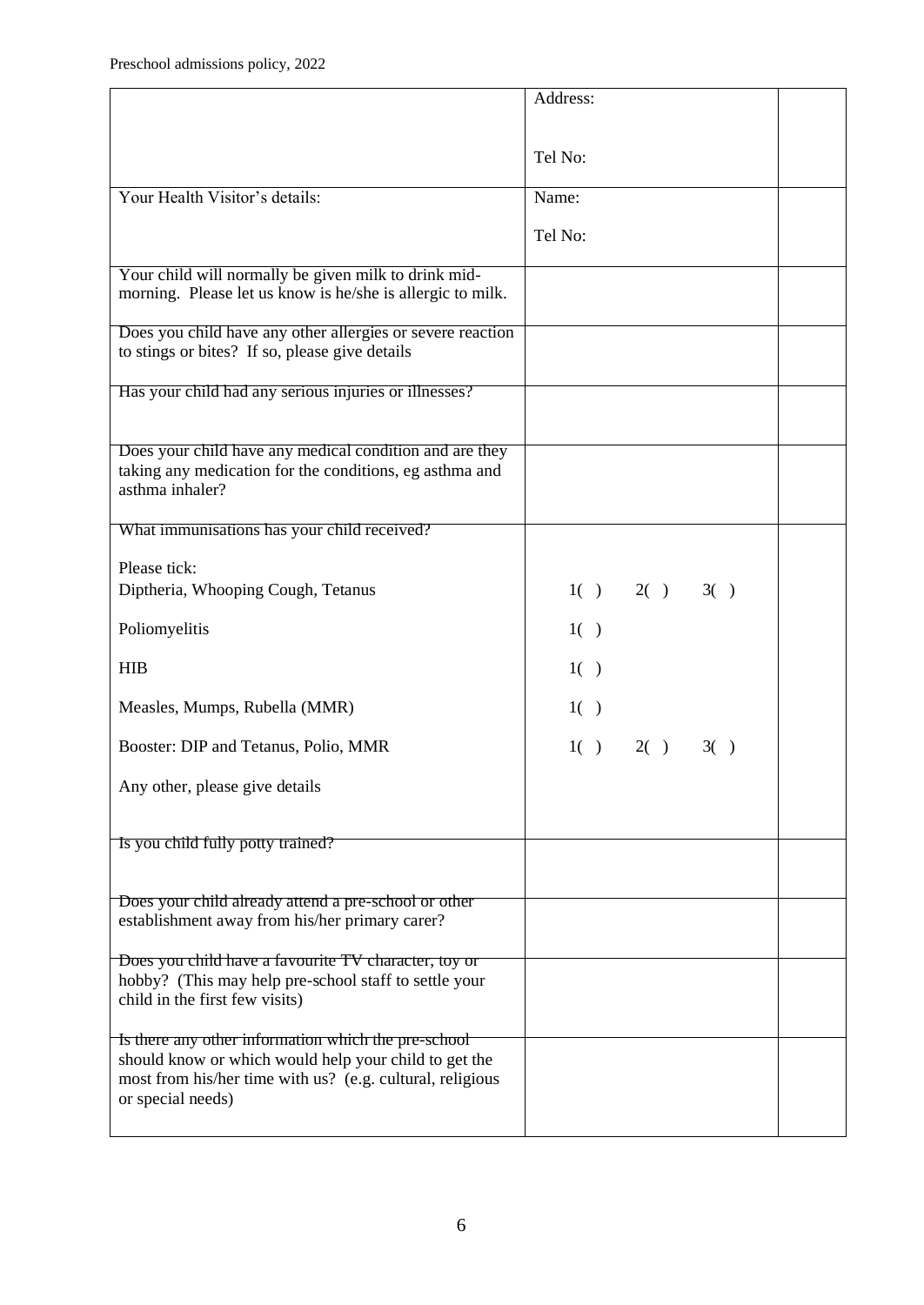Preschool admissions policy, 2022

### **Ethnicity Data Collection Form**

*Our ethnic background describes how we think of ourselves. This may be based on many things, including, for example, our skin colour, language, culture, ancestry or family history. Ethnic background is not the same as nationality or country of birth.*

*The Information Commissioner (formerly the Data Protection Registrar) has recommended that young people aged over 11 years old have the opportunity to decide their own ethnic identity. Parents or those with parental responsibility are asked to support or advise those children aged over 11 in making this decision, wherever necessary. Pupils aged 16 or over can make this decision for themselves.*

Please study the list below and **tick one box only** to indicate the ethnic background of the pupil or child named above. Please also tick whether the form was filled in by a parent or the pupil. **White** Code

| [ ] White British                               | WBRI        |
|-------------------------------------------------|-------------|
| [ ] White Irish                                 | WIRI        |
| [ ] White Traveller / Traveller of Irish Origin | <b>WIRT</b> |
| [ ] White Turkish / Turkish Cypriot             | WTUR        |
| [ ] White Eastern European                      | WEEU        |
| [] White Western European                       | WWEU        |
| [ ] White Gypsy                                 | WROM        |
| [ ] White Roma                                  | WROM        |
| [ ] White other                                 | WOTW        |
| <b>Mixed</b>                                    |             |
| [] Mixed White and Black Caribbean              | <b>MWBC</b> |
| [ ] Mixed White and Black African               | <b>MWBA</b> |
| [ ] Mixed White and Asian                       | <b>MWAS</b> |
| [ ] Any other mixed background                  | <b>MOTH</b> |
| <b>Asian or Asian British</b>                   |             |
| Indian                                          | AIND        |
|                                                 |             |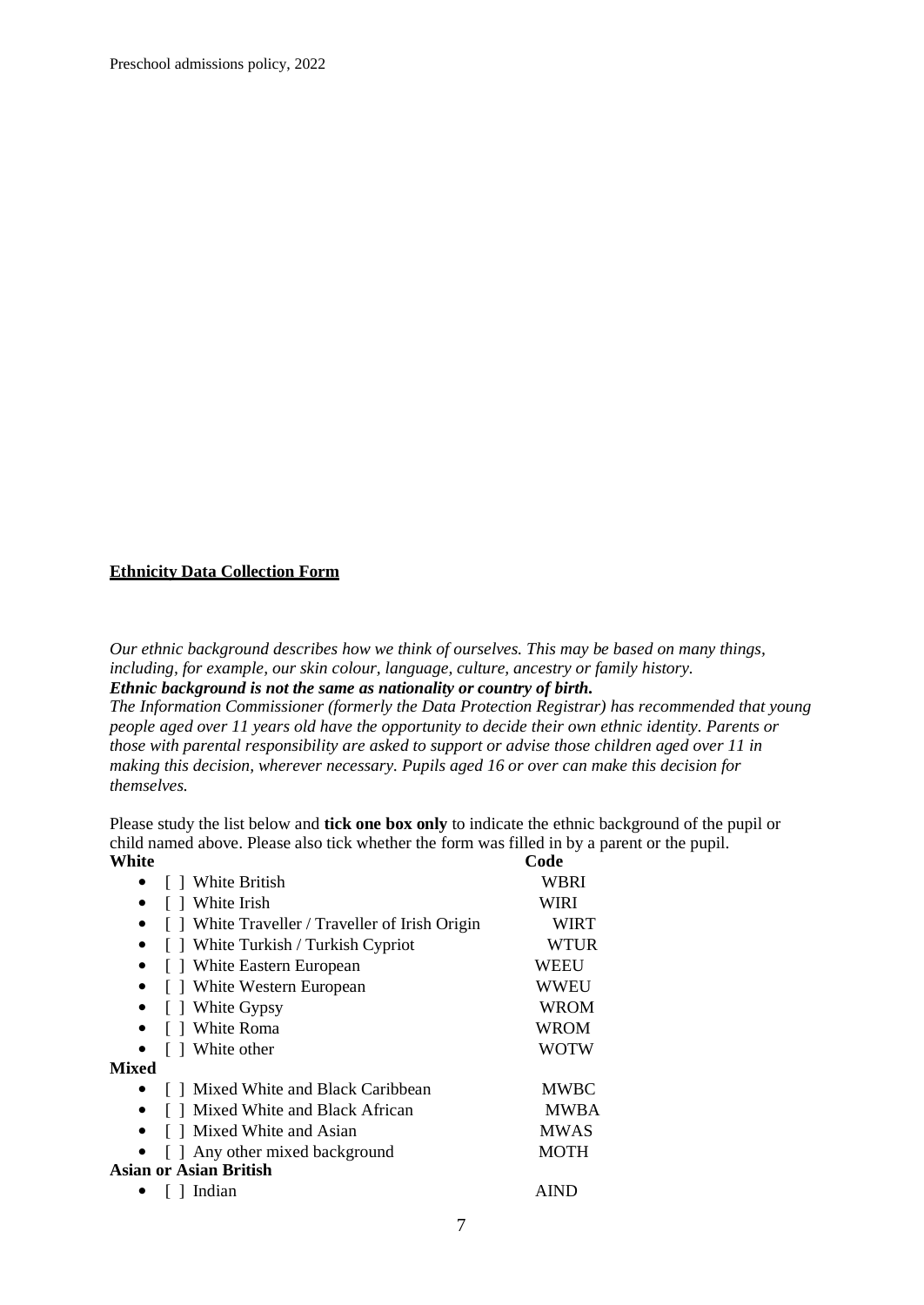Preschool admissions policy, 2022

| • $\Box$ Pakistani<br>• [ ] Bangladeshi<br>[ ] Nepalese<br>$\bullet$<br>[ ] Other Asian<br>$\bullet$ | <b>APKN</b><br><b>ABAN</b><br>ANEP<br><b>AOTA</b> |                  |
|------------------------------------------------------------------------------------------------------|---------------------------------------------------|------------------|
| <b>Black or Black British</b>                                                                        |                                                   |                  |
| • [ ] Black Caribbean                                                                                | <b>BCRB</b>                                       |                  |
| [ ] Black African<br>$\bullet$                                                                       | <b>BAFR</b>                                       |                  |
| • [ ] Any other Black background                                                                     | <b>BOTH</b>                                       |                  |
| <b>Chinese</b>                                                                                       |                                                   |                  |
| • $\Box$ Chinese                                                                                     | <b>CHNE</b>                                       | <b>This</b>      |
| Any other ethnic background                                                                          |                                                   | information was  |
| • $\Box$ Filipino                                                                                    | <b>OFIL</b>                                       | provided by:     |
| [ ] Japanese<br>$\bullet$                                                                            | <b>OJPN</b>                                       |                  |
| [ ] Moroccan<br>$\bullet$                                                                            | <b>OMRC</b>                                       | Parent []        |
| Thai<br>$\bullet$                                                                                    | <b>OTHA</b>                                       | Pupil<br>$\perp$ |
| Any other Ethnic Group<br>$\bullet$                                                                  | <b>OOEG</b>                                       |                  |

[ ] **I do not wish an ethnic background category to be recorded** REFU

## **[ ] Pre-school**

### **Permission Sheet**

**Child's full name: …………………………………………………..**

|                                                                                                                                                                                                                                                                                                                                                                         | Initials |
|-------------------------------------------------------------------------------------------------------------------------------------------------------------------------------------------------------------------------------------------------------------------------------------------------------------------------------------------------------------------------|----------|
| I give permission for [] Pre-school staff to take my child on field trips as and<br>when advertised                                                                                                                                                                                                                                                                     |          |
| <b>Initials</b>                                                                                                                                                                                                                                                                                                                                                         |          |
| I give permission for my child to receive basic first aid / medical<br>treatment / anaesthetic in an emergency / application of sun cream when<br>appropriate<br><b>Initials</b>                                                                                                                                                                                        |          |
|                                                                                                                                                                                                                                                                                                                                                                         |          |
| I consent to [] Pre-school or authorised agents taking photographs and/or<br>images of my child for the following purposes:<br>a) Internally by [] Pre-school<br>e.g. to create a diary or archive of pre-school activities or may be used<br>directly by the children themselves in activities such as making Mother's<br>Day cards and on Tapestry<br><b>Initials</b> |          |
| b) Local publicity by [ ] Pre-school<br>e.g. on school/pre-school website, marketing flyers and displayed at<br>events organised by the pre-school such as the Easter Fair or Christmas<br>Party                                                                                                                                                                        |          |